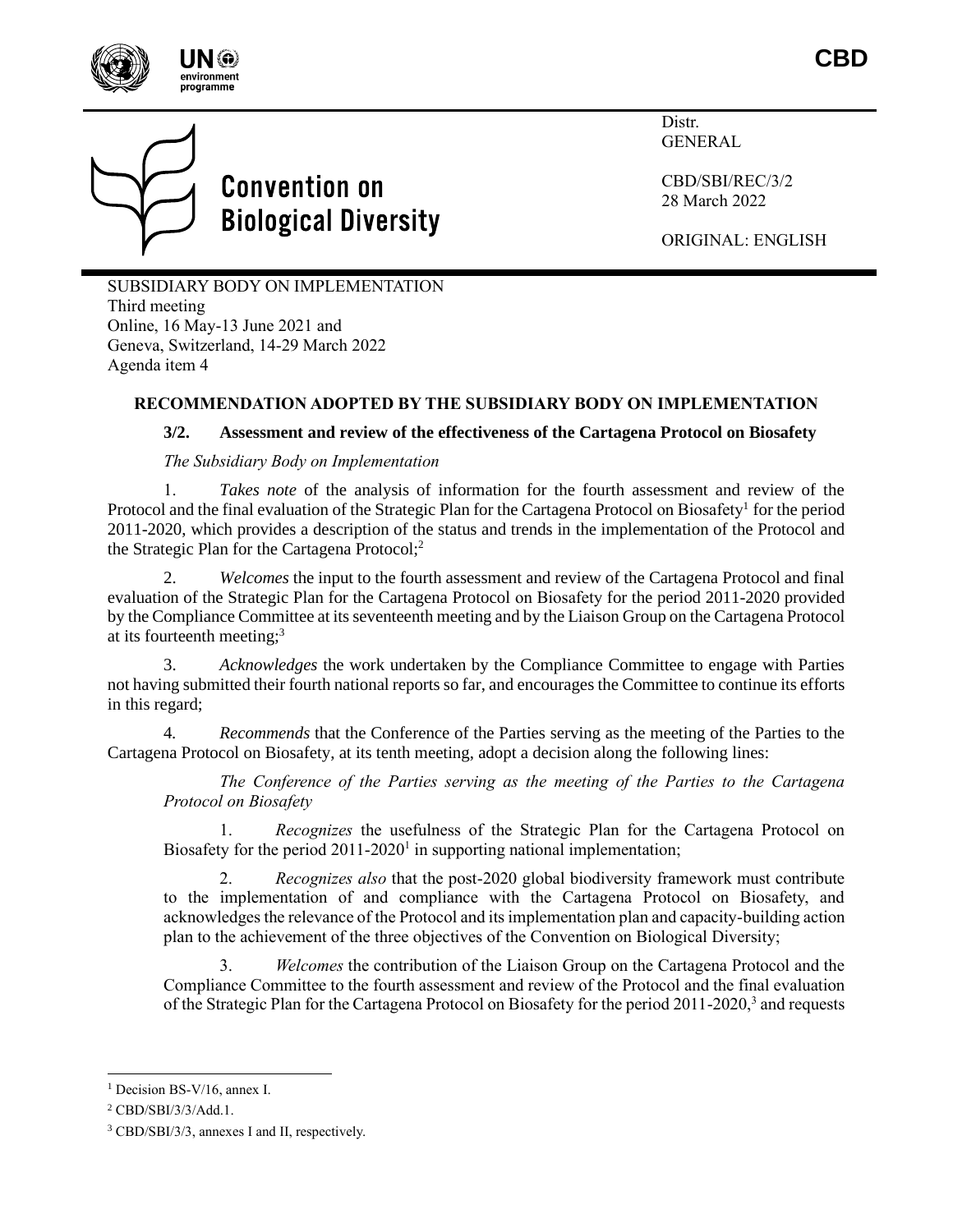them to continue providing input to the fifth assessment and review and evaluation process of the follow-up to the Strategic Plan for the Cartagena Protocol, as appropriate;

### **A. National biosafety frameworks**

4. *Welcomes* the progress in establishing functional administrative arrangements, noting that almost all Parties have permanent staff to administer the functions related to biosafety;

[5. *Urges* Parties to reaffirm the precautionary approach contained in principle 15 of the Rio Declaration on Environment and Development;<sup>4</sup>]

6. *Also urges* Parties to allocate the necessary resources for the operation of their biosafety institutions, given the crucial role of these institutions in implementing the Protocol[, in accordance with Article 28 of the Protocol;]

7. *Further urges* Parties to mobilize resources from all available national and international sources, including international cooperation and the private sector, to further support operation of their biosafety institutions;

8. *Notes* with grave concern that just over half of the Parties have fully introduced the necessary legal, administrative and other measures to implement their obligations under the Protocol and that limited progress has been made in this regard since the mid-term evaluation of the Strategic Plan:<sup>5</sup>

9. *Urges* Parties that have not yet fully done so to put in place legal, administrative and other measures to implement their obligations under the Protocol, in particular biosafety legislation, as a matter of priority, and recognizes that further support is needed in this area;

10. *Encourages* Parties to consider indigenous peoples and local communities, gender, women, youth and [human] rights-based approaches in their national biosafety frameworks;

## **B. Coordination and support**

11. *Recognizes*the importance of coordination among relevant authorities and at various levels and of mainstreaming biosafety across relevant sectoral and cross-sectoral instruments, including national biodiversity strategies and action plans, for advancing the implementation of the Protocol;

12. *Welcomes* the support for capacity-building provided in furtherance of the Strategic Plan for the Cartagena Protocol, but notes with concern the lack of progress in meeting capacity-building needs in most regions;

13. *Underlines* the ongoing need for developing and strengthening the capacities of Parties to implement the Protocol, including in the light of the ongoing rapid development of [modern] biotechnologies [relevant for the Cartagena Protocol], and recognizes the facilitative role that the post-2020 capacity-building action plan for the Protocol can play in this regard;

14. *Encourages* Parties to cooperate in biosafety capacity-building, including at the regional level;

15. *Notes* with concern that fewer Parties had access to additional financial resources beyond their national budgets, compared to the third assessment and review and mid-term evaluation of the Strategic Plan;

16. *Recommends* that the Conference of the Parties, in adopting its guidance to the financial mechanism with respect to support for the implementation of the Cartagena Protocol on

<sup>4</sup> *Report of the United Nations Conference on Environment and Development, Rio de Janeiro, Brazil, 3-14 June 1992, Volume I: Resolutions Adopted by the Conference* (United Nations publication, Sales No. E.93.1.8), Resolution 1, Annex I.

<sup>5</sup> See decision VIII/15.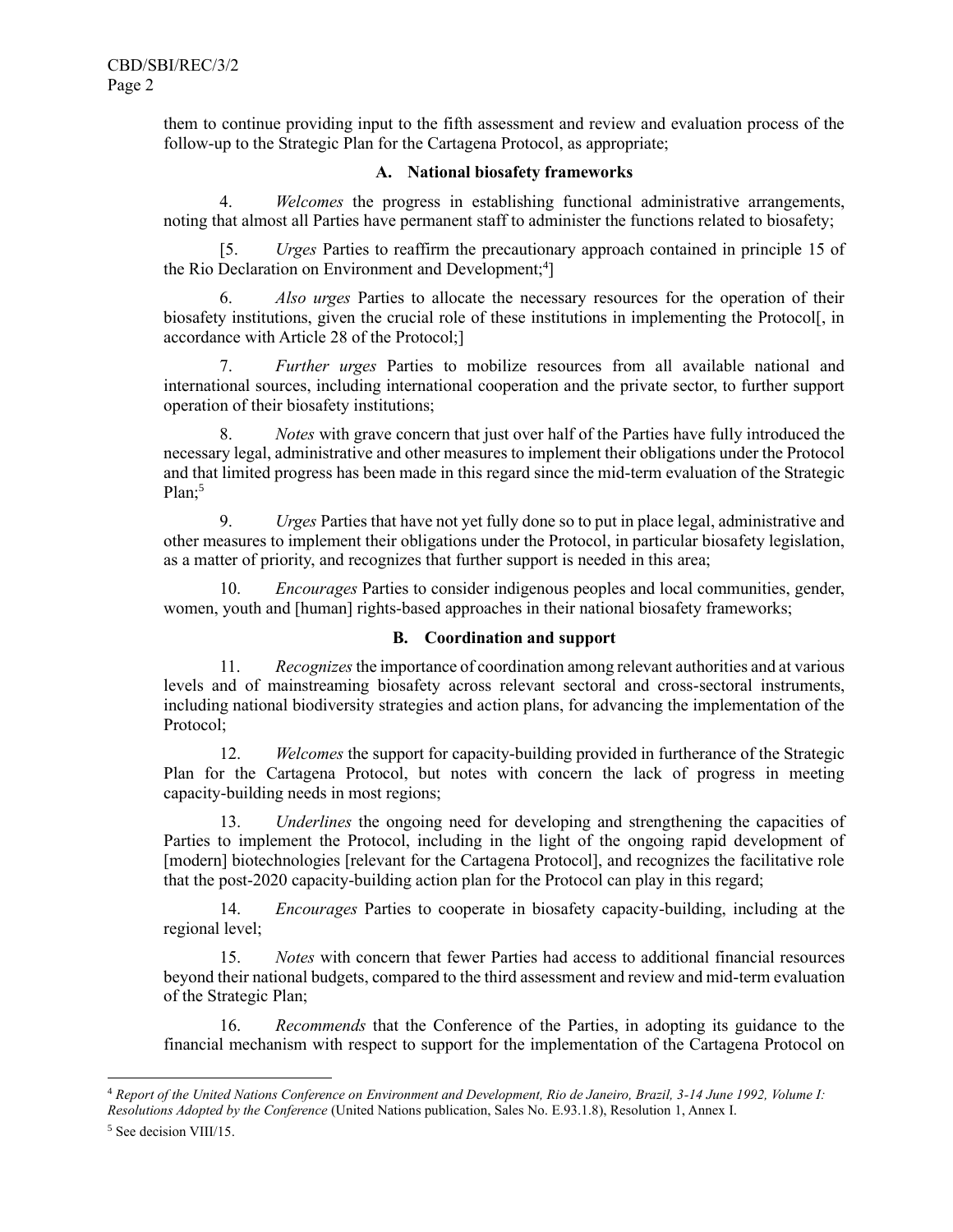Biosafety, [invite][request] the Global Environment Facility to continue to assist eligible Parties in undertaking activities in the following priority areas based on the needs for further support identified in the present decision: development and implementation of legal, administrative and other measures to implement the Protocol; risk assessment and risk management; detection and identification of living modified organisms; public awareness, education and participation; socio-economic considerations; liability and redress; national reporting; and technology transfer;

17. [*Invites*][*Requests*] the Global Environment Facility to establish a funding window for the Cartagena Protocol on Biosafety to support eligible Parties in implementing the Protocol;

18. *Urges* Parties[, in accordance with Articles 22 and 28 of the Protocol,] and invites other Governments, donors and biosafety capacity-building initiatives [to make resources available] to support Parties in their efforts to strengthen capacities and enhance the implementation of the Cartagena Protocol in the priority areas referred to in paragraph 15 above;

### **C. Risk assessment and risk management**

19. *Welcomes* the progress made by Parties in carrying out risk assessments pursuant to the Protocol and in publishing risk assessment summary reports along with decisions on the Biosafety Clearing-House;

20. *Also welcomes* the progress made by Parties in adopting common approaches to risk assessment, in accordance with Annex III of the Cartagena Protocol, and risk management and in adopting or using voluntary guidance documents for the purpose of conducting risk assessments or evaluating risk assessment summary reports submitted by notifiers;

21. *Recognizes* the need for further support for risk assessment and risk management, including by strengthening human resource capacities and by facilitating access to sufficient financial resources, adequate scientific knowledge and technical infrastructure, also taking into account [[relevant] indigenous][indigenous peoples and local communities] and [local][traditional] knowledge, innovations, practices and technologies;

## **D. Living modified organisms or traits that may have adverse effects**

22. *Commends* the large number of Parties that have established the capacities to [detect,] identify, assess and monitor living modified organisms or traits that may have adverse effects on the conservation and sustainable use of biological diversity;

23. *Recognizes*, however, that further support is needed for strengthening human resource and institutional capacities, especially through enhanced international cooperation among Parties, to identify living modified organisms or specific traits that may have adverse effects on the conservation and sustainable use of biodiversity and for facilitating access to adequate technical infrastructure for identifying, assessing and monitoring living modified organisms[, in accordance with Article 16];

## **E. Liability and redress**

24. *Notes* [*with regret*] the limited number of Parties to the Cartagena Protocol on Biosafety that have ratified the Nagoya-Kuala Lumpur Supplementary Protocol on Liability and Redress;

25. *Requests* the Executive Secretary[, subject to the availability of resources,] to undertake [[awareness-raising] [and capacity-building]] activities to support ratification efforts, and invites other partners to also undertake awareness-raising activities on the Supplementary Protocol;

26. *Welcomes* the progress by Parties to the Supplementary Protocol in introducing measures to implement the Supplementary Protocol while recognizing that support is needed for those Parties to the Supplementary Protocol that are facing challenges in this regard;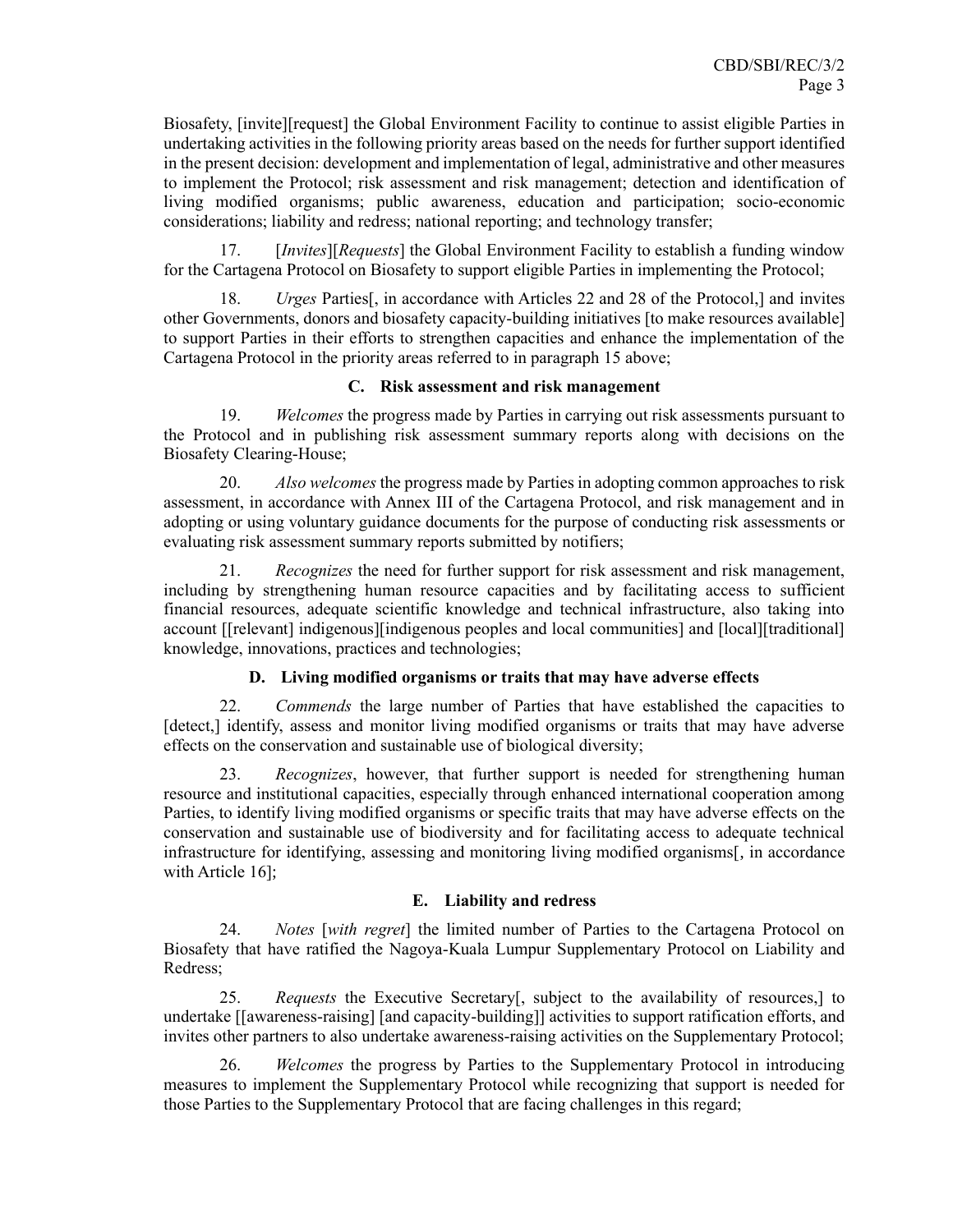### **F. Handling, transport, packaging and identification**

27. *Welcomes* the fact that almost all Parties have trained some laboratory personnel in the detection of living modified organisms, while recognizing that about half of these Parties have indicated that more training would be required;

28. *Notes* that most Parties reported having reliable access to laboratory facilities, yet notes with concern that other Parties continue to face challenges and that support is needed in that regard;

### **G. Socio-economic considerations**

29. *Notes* that about half of Parties have specific approaches or requirements that facilitate how socio-economic considerations should be taken into account in decision-making with regard to living modified organisms[, and [encourages][invites] Parties that have not yet done so to develop such approaches or requirements, as appropriate and in accordance with Article 26 of the Protocol and their circumstances and capacities];

30. *Notes* that more information on methodologies and approaches should be gathered and shared, and encourages Parties to exchange research and information on socio-economic considerations to support [those] Parties [that wish to do so] to take socio-economic considerations into account [in accordance with Article 26[, paragraph 1][, and Article 20] of the Protocol];

31. *Also encourages* Parties to promote the involvement of indigenous peoples and local communities, women and [youth,] [cultures][the relation between nature and culture] when undertaking research on socio-economic considerations;

## **H. Transit, contained use, unintentional transboundary movements and emergency measures**

32. *Welcomes* the fact that approximately three quarters of Parties have measures in place to regulate contained use of living modified organisms and living modified organisms in transit;

33. *Welcomes also* the fact that nearly three quarters of Parties have the capacity to take appropriate measures in case of unintentional transboundary movements of living modified organisms;

34. *Encourages* Parties that have not yet done so to adopt the necessary measures to regulate contained use of living modified organisms and living modified organisms in transit as well as unintentional transboundary movement of living modified organisms, and recognizesthe importance of supporting those Parties in adopting such measures and developing capacities in that regard;

## **I. Information-sharing**

35. *Notes* the positive trends regarding information-sharing on the Biosafety Clearing-House, including in relation to the number of national records and reference records published, and the number of visitors;

36. *Calls* on Parties and encourages other users to ensure that records remain up to date;

37. *Welcomes* the fact that almost all Parties have designated their national focal point for the Cartagena Protocol and their focal point for the Biosafety Clearing-House;

38. *Notes* the progress by Parties in designating their point of contact for the purposes of receiving notifications under Article 17 (Unintentional transboundary movements and emergency measures);

39. *Urges* Parties that have not yet completely done so to make all required information available to the Biosafety Clearing-House and keep their records up to date, focusing in particular on information related to: (a) national legislation, regulations and guidelines; (b) summaries of risk